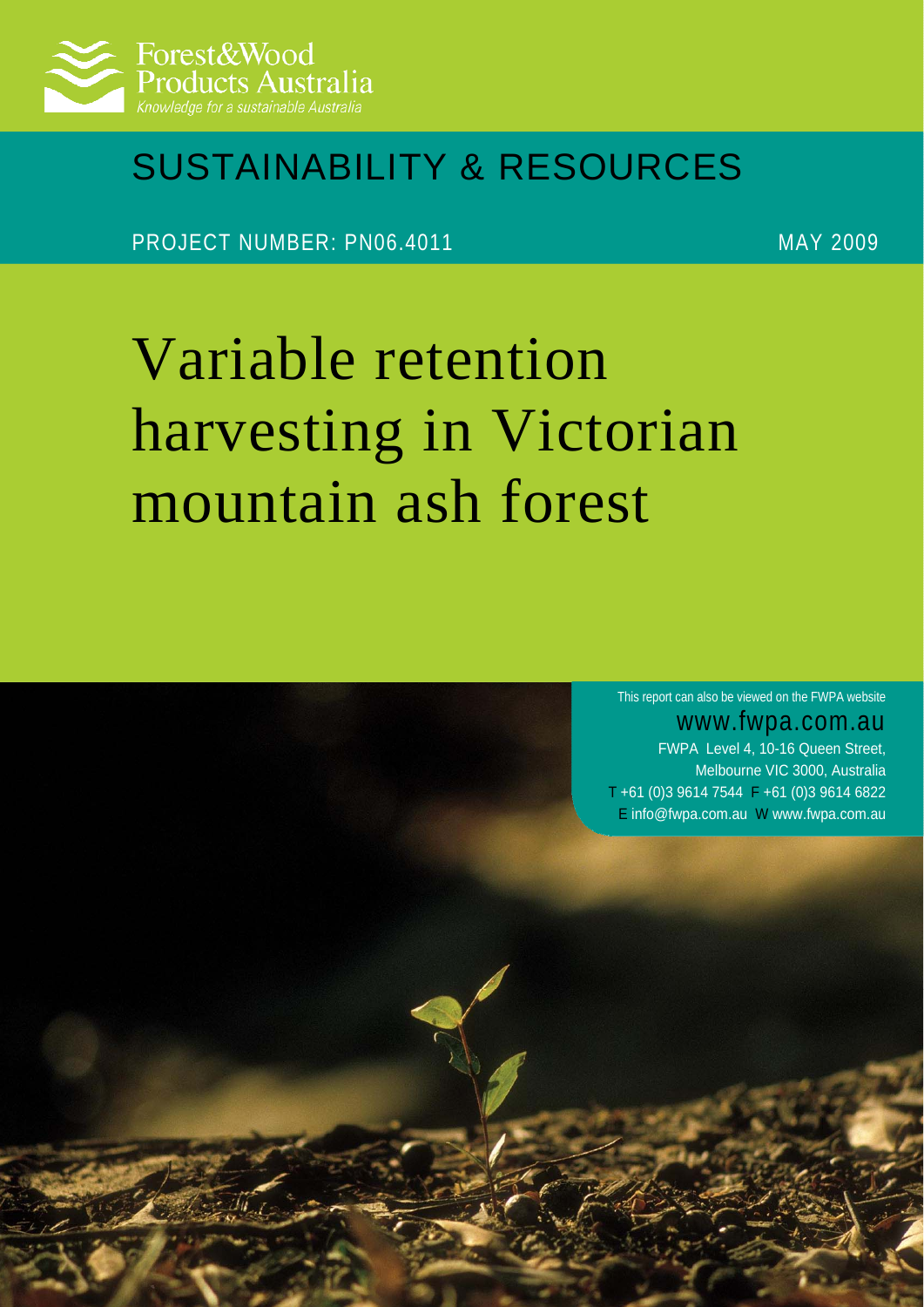### **Variable retention harvesting in Victorian mountain ash forest**

Prepared for

**Forest & Wood Products Australia** 

by

**D. Lindenmayer**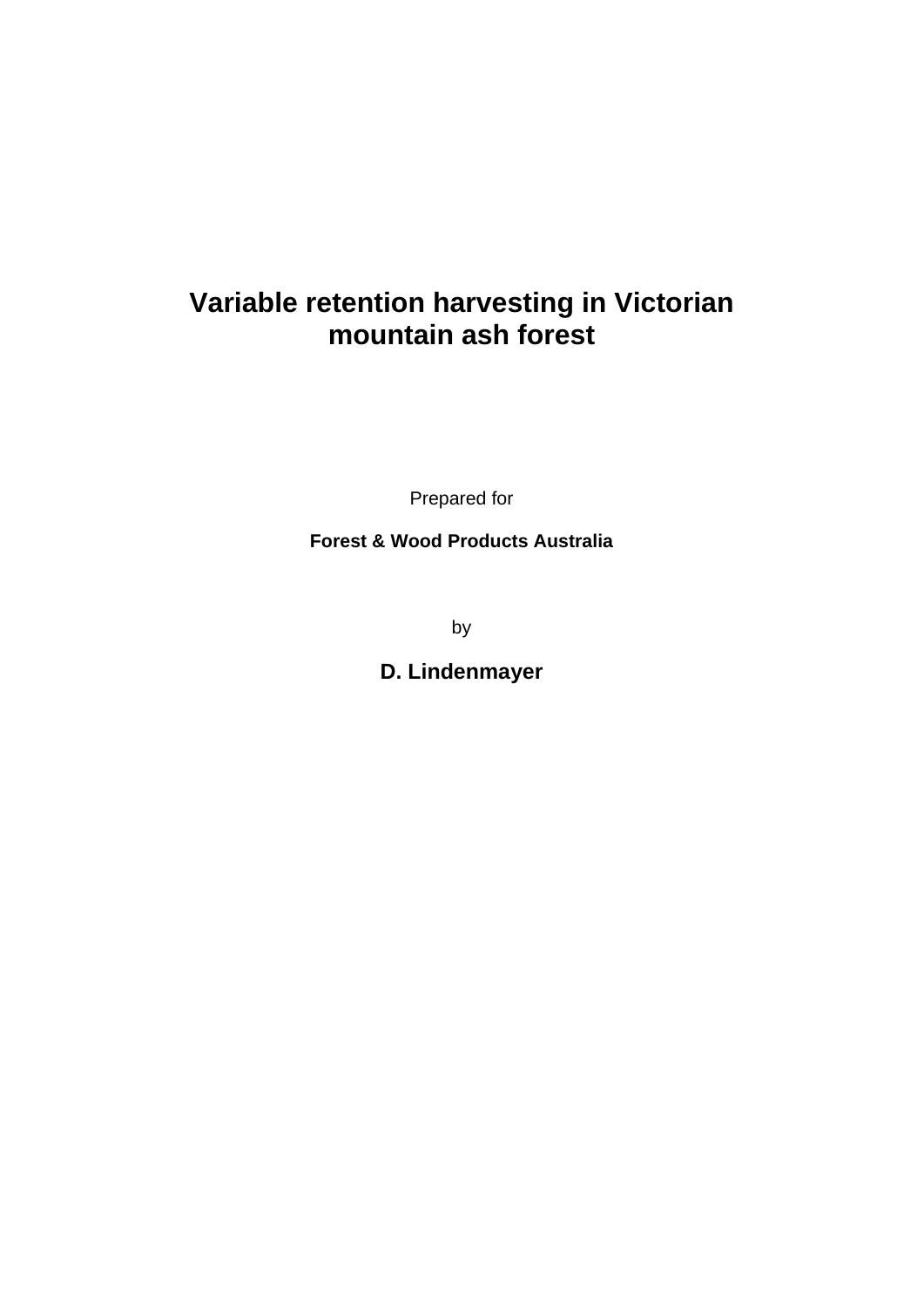

#### **Publication: Variable retention harvesting in Victorian mountain ash forest**

#### **Project No: PN06.4011**

This work is supported by funding provided to FWPA by the Australian Government Department of Agriculture, Fisheries and Forestry (DAFF).

© 2008 Forest & Wood Products Australia Limited. All rights reserved.

Forest & Wood Products Australia Limited (FWPA) makes no warranties or assurances with respect to this publication including merchantability, fitness for purpose or otherwise. FWPA and all persons associated with it exclude all liability (including liability for negligence) in relation to any opinion, advice or information contained in this publication or for any consequences arising from the use of such opinion, advice or information.

This work is copyright and protected under the Copyright Act 1968 (Cth). All material except the FWPA logo may be reproduced in whole or in part, provided that it is not sold or used for commercial benefit and its source (Forest & Wood Products Australia Limited) is acknowledged. Reproduction or copying for other purposes, which is strictly reserved only for the owner or licensee of copyright under the Copyright Act, is prohibited without the prior written consent of Forest & Wood Products Australia Limited.

ISBN: 978-1-920883-53-9

**Researcher:**  D. Lindenmayer The Fenner School of Environment and Society The Australian National University, Canberra, ACT 0200

**Final report received by FWPA in June, 2008** 

**Forest & Wood Products Australia Limited**  Level 4, 10-16 Queen St, Melbourne, Victoria, 3000 T +61 3 9614 7544 F +61 3 9614 6822 E info@fwpa.com.au W www.fwpa.com.au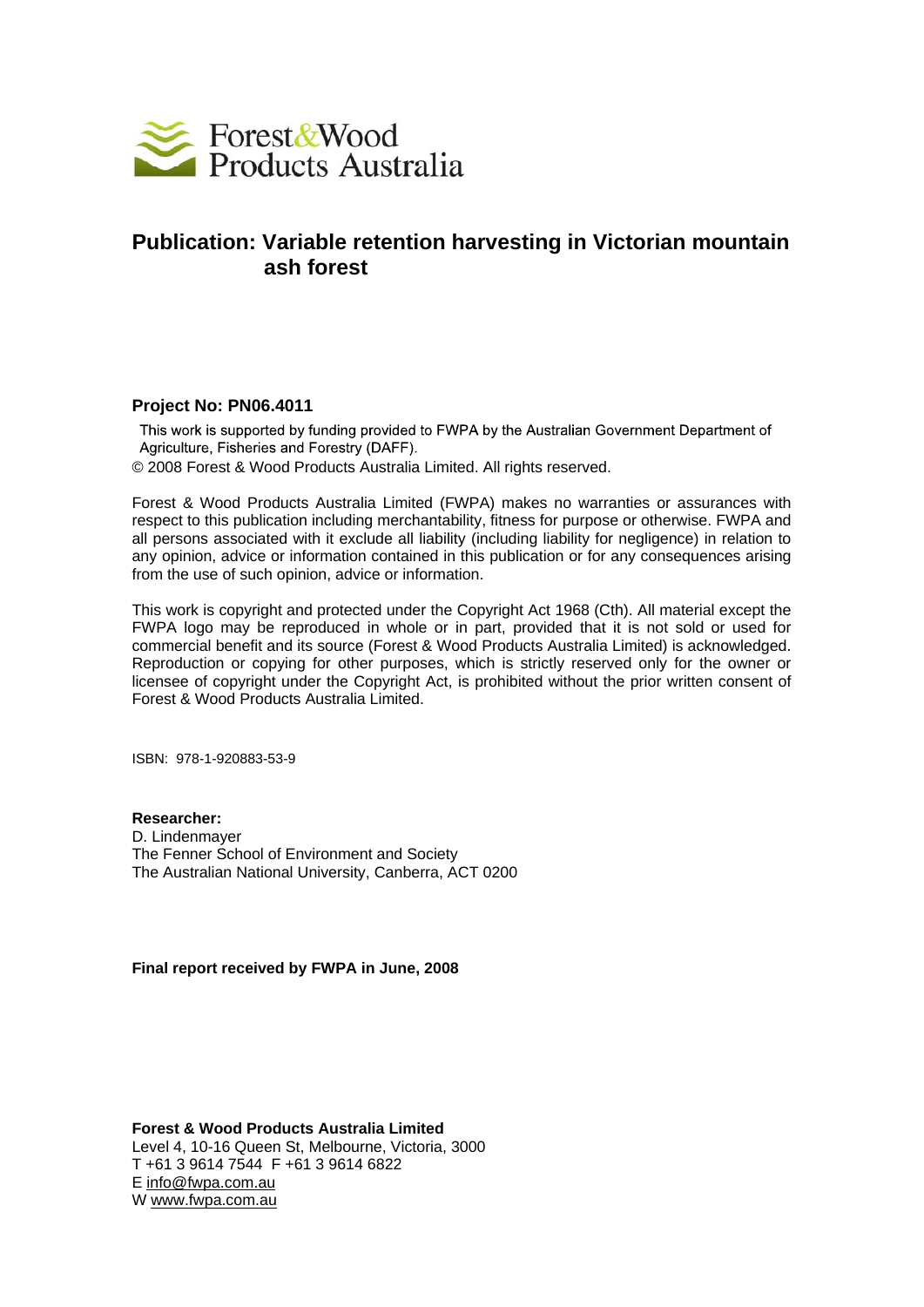#### **Introduction**

 A major experiment examining the efficacy of the Variable Retention Harvesting System (VRHS) has been underway since late 2003. The study is focused on 1939 regrowth Mountain Ash (Eucalyptus regnans) forest in the Central Highlands of Victoria, south-eastern Australia. The experiment involves comparing biodiversity responses in traditionally logged (clearfelled) sites with coupes where islands of forest cover were retained (Lindenmayer, 2007). The key target response groups being quantified are birds, small terrestrial mammals and plants. These groups are surveyed before logging, after logging, after the application of regeneration burning, and then repeatedly once new stands of trees have become established in logged areas.

 The VRHS experiment entails 24 coupes allocated to four experiment treatments in each of six blocks. The treatments are: **(1)** Traditional clearfell. **(2)** One retained island of 1.5 ha. **(3)** Three retained islands of 0.5 ha each. And, **(4)** No logging (1939 aged pseudo-coupe). The experiment will be fully implemented by late March 2009 – implementation was delayed by two years as a result of the accidental removal of islands. After this date the project will enter a phase of long-term monitoring and the longitudinal response of different biotic groups will be quantified over time. A major series of scientific papers will be published from the work, commencing in mid-2009 and these will further develop the points summarized in this overview report.

#### **General Summary**

 Several important insights have emerged from the work to date and these are briefly outlined below.

- VRHS is more difficult to implement than traditional clearfelling. However, the work to date has indicated that it is logistically feasible to implement VRHS in logged Mountain Ash forests. In particular, islands of 1.5 ha are more straight-forward to establish and maintain than multiple ones of 0.5 ha, especially during the regeneration burning phase of coupe preparation. It appears most appropriate to implement VRHS on flatter parts of the landscape. This is because these areas are likely to be the safest ones for forest workers. It is also likely that islands on flat coupes will be those most straight-forward to protect from regeneration burning. Thus, VRHS is appropriate for a subset of areas targeted for logging. Earlier work suggests that an appropriate target for the implementation of VRHS would be ~30% of coupes (Lindenmayer, 2007).
- There are substantial reductions in populations of small mammals and birds on logged sites immediately following harvesting of the area immediately adjacent to retained islands. This result was expected given the amount and spatial arrangement of forest habitat that is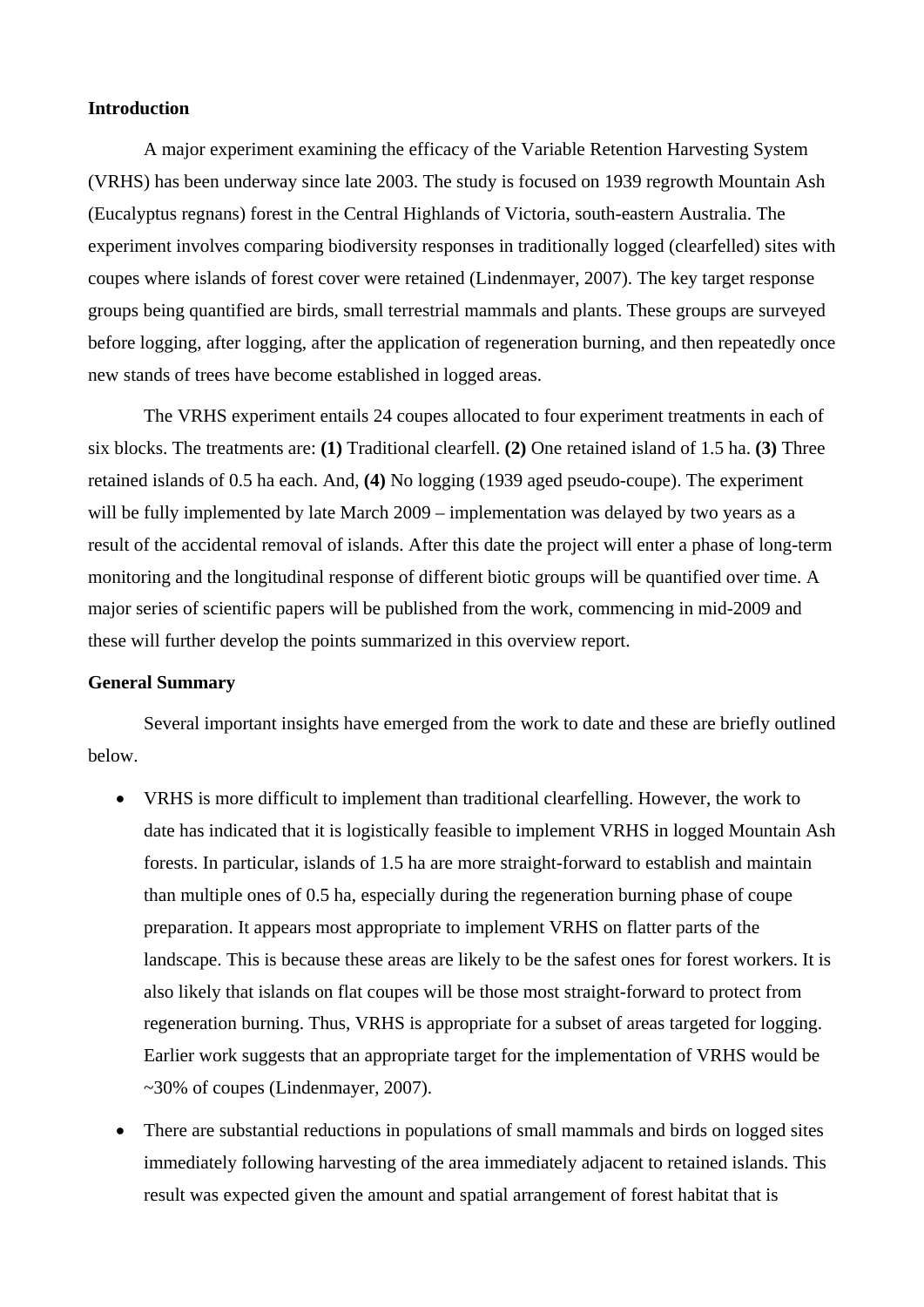removed as part of logging operations. However, small numbers of individuals of several species of birds as well as small mammals (Agile Antechinus and Bush Rat) persist permanently in the islands, not only directly after logging but also following the regeneration burn and the development of regenerated stands in the surrounding harvested area. Work conducted on mammal populations in small areas of retained forest elsewhere in south-eastern Australia suggest that residual animals in heavily disturbed areas may contributed to post-perturbation population recovery (Lindenmayer et al., 2005).

- Distinct changes in the bird assemblage have been observed within 2-3 years of the development of regenerated stands in the area surrounding the retained islands. These initial findings tentatively suggest that patterns of species richness may recover relatively quickly to pre-logging levels.
- Some components of the vegetation cover and plant species composition of the retained islands have undergone some deterioration following harvesting in the surrounding coupe. The extent of deterioration appears to be linked with the amount of scorch of the regeneration burn.
- A major project allied to the VRHS experiment has been a long-term monitoring program across 161 sites distributed widely throughout the Central Highlands of Victoria (Lindenmayer et al., 2003, unpublished data). Ongoing data collection on mammals and birds in that project will be important to assist in the interpretation of biotic responses to the various treatments in the VRHS experiment.
- Some groups of biota such as reptiles are too rare both in the treatment and the control coupes to enable sufficient data to be gathered to make useful inferences about their responses to VRHS.
- The experiment has been a substantial exercise to implement and has involved close collaboration between ANU researchers, DSE staff and logging contractors. The work provides a rare but nevertheless important example of true active adaptive management.

#### **Future work**

Extensive data on birds, small terrestrial mammals and plants have been gathered from repeated surveys over the six years of intensive field work. These data will be analysed in detail commencing April 2009 and an extensive appraisal of biodiversity responses to VRHS will be completed at that time. In addition, a key aim will be to continue long-term monitoring of all 24 coupes in the experiment for at least a 10-20 year period beyond March 2009. This will be important to quantify